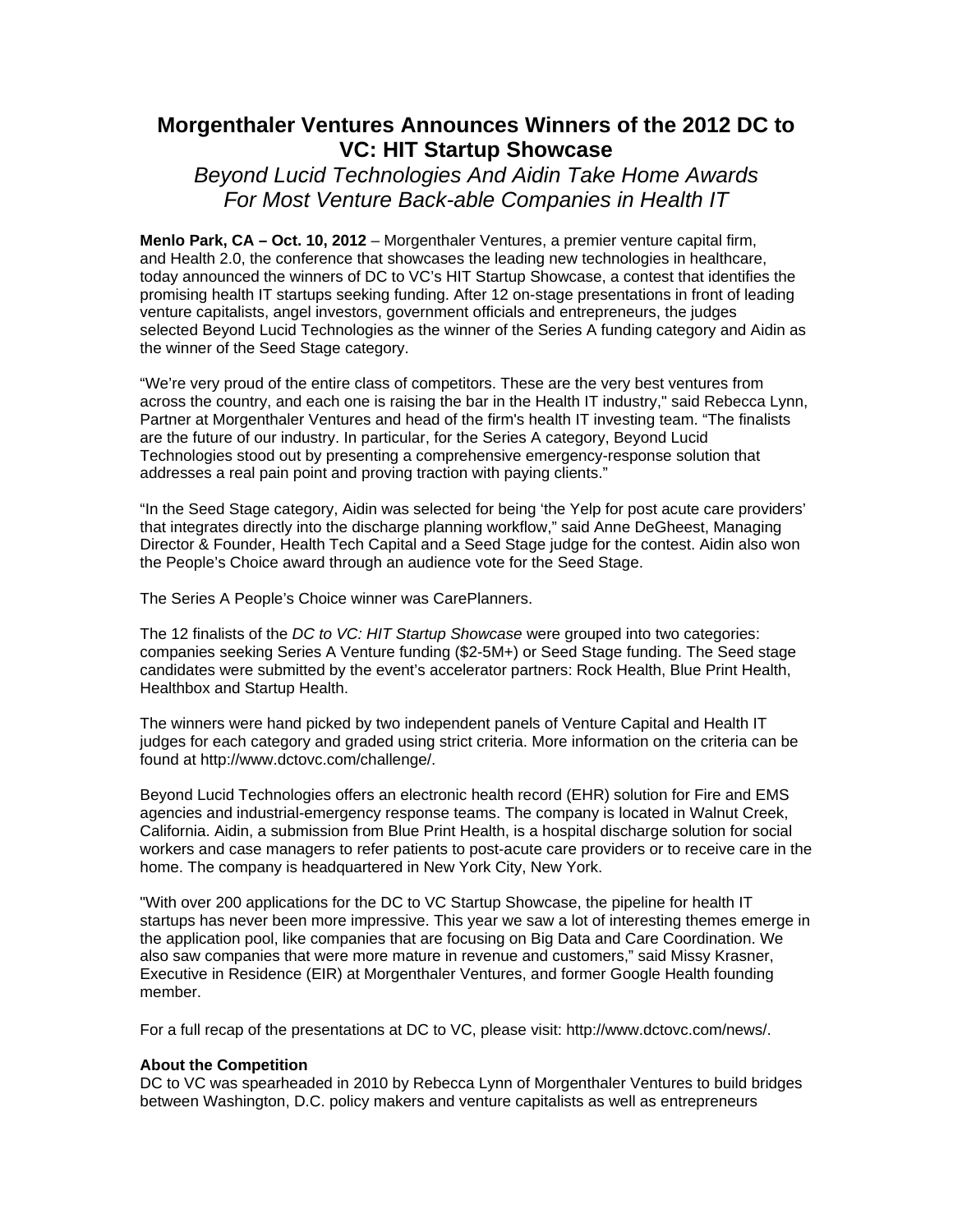focused on Health IT. This year, the contest was organized by Morgenthaler Ventures and Health 2.0 and opened to any U.S. based entrepreneur looking to raise Series A or Seed capital for their health IT startup. Applications were judged by a pre-selection round of judges that included:

- Rebecca Lynn, Partner, Morgenthaler Ventures
- Missy Krasner, Executive in Residence, (EIR), Morgenthaler Ventures
- Matthew Holt, Co-Chairman, Health 2.0
- Michelle Snyder, Executive in Residence (EIR), Interwest Partners
- Christina LaMontagne, Principal, Physic Ventures
- Adam Dole, Business Planning Manager, Mayo Clinic
- Sanjay Shah, Program Officer, Innovations for the Underserved, California Healthcare **Foundation**
- Adam Schlifke, M.D. at Kaiser Permanente & Investor, Health Tech Capital
- JC Simbana, Director, Accelerator Program, Silicon Valley Bank (SVB)

Series A candidates needed to have a product or prototype in the market, show some proof that pilot customers or clients were using it, and were seeking approximately \$2M to \$5M+ in venture capital. Seed stage candidates had to be submitted through accelerator partners and be actively looking for a Seed round of funding.

Series A Judges include:

- Rebecca Lynn, Partner, Morgenthaler Ventures
- Michael Yang, Managing Director, Silicon Valley Office, Comcast Ventures
- Andy Donner, Partner, Physic Ventures
- Nina Kjellson, Partner, Interwest Partners
- Lisa Suennen, Managing Member, Psilos
- Marty Felsenthal Partner, HLM Partners

Seed Stage Judges include:

- Bob Kocher, Partner, Venrock
- Margaret Laws, Director, Innovations for Underserved Program, California Healthcare Foundation
- Anne DeGheest, Managing Director & Founder, Health Tech Capital
- Jack Young, Managing Director, Qualcomm Life Fund, Qualcomm Ventures
- Tom Rodgers, Partner, Cambia Health
- JC Simbana, Director, Accelerator Program, Silicon Valley Bank (SVB)

# *The other Series A Finalists were:*

**GSI Health** delivers workflow, care coordination apps and health information exchange (HIE) solutions for hospitals that manage patients across the care continuum and outside the enterprise *(*Phila, PA).

**CarePlanners** helps consumers navigate the healthcare system via a new diagnosis, treatment research, insurance issues, healthcare bills, or elder care services (New York, NY).

**Starling Health** offers a bedside communication system for hospitals for patient interaction at the point of care, empowering patients and providers with the right collaboration tools to improve outcomes and streamline the nurse triage and communication process (New York, NY).

**AgeTak** unleashes big data in healthcare from dispersed data silos in real-time based on consent from the true owner of the data. It offers privacy-protecting big-data solutions for analytics in healthcare (Hopkins, MN).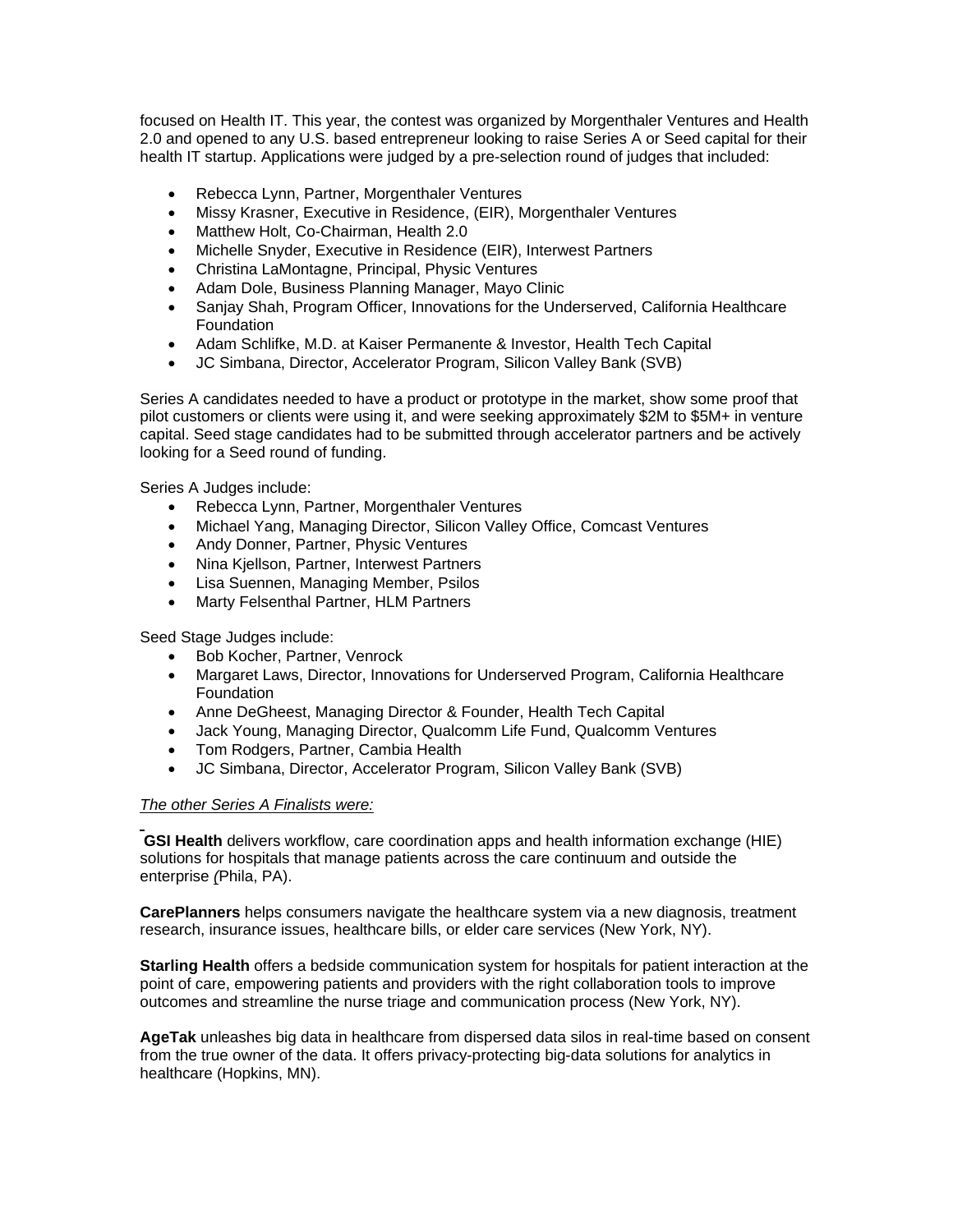**HeathLoop** offers an automated patient follow-up solution that tracks patient recovery and improves outcomes by engaging patients with their doctor between visits (San Francisco, CA).

**Comprisma** (special candidate) makes health insurances markets healthier by providing risk markets for health insurers to share risk with one another, reducing the uncertainty and volatility in aggregate policy experience(Washington, D.C.).

The "Honorable Mention" that did not officially compete was:

**NudgeRX** reduces unplanned hospital admissions by providing daily, web-based recovery monitoring and guidance for patients and caregivers (Seattle, WA).

#### *The other Seed Stage finalists were:*

**Nephosity** (submission from Rock Heath) an iPad viewer app and cloud server that enables collaborative access to medical images, anywhere, anytime (San Francisco, CA).

**Force Therapeutics** a physical therapy platform for both consumers and physical therapists that leverages telehealth to help deliver mobile care in real time (New York, NY). When they applied, they were raising a Seed Stage round, they are now expanding into a Series A round.

**United Preference** (submission from Healthbox) offers flexible payment architectures on an easy-to-administer credit card platform for the delivery of employee and health plan incentives that help drive healthy behavior (Chicago, IL). When they applied, they were raising a Seed Stage round, they are now expanding into a Series A round due to client activity over the summer.

**Capture Proof** (special candidate) captures, shares and compares patient images for easy analysis by doctors who want to monitor their patient's health and physical healing over time (Los Angeles, CA).

The "Honorable Mentions" that did not officially compete were:

**Genomera** (submission from Rock Health, inaugural class) a crowdsourcing health discovery service that helps any consumer create group health studies or clinical trials using social networking (San Francisco, CA).

**Cara Health** (submission from Healthbox, inaugural class) uses language analytics and machine learning algorithms to calculate risk of unplanned adverse events based on live conversations with patients who are reporting their health status with care managers at call centers (Chicago, IL).

# **About Morgenthaler Ventures**

Morgenthaler Ventures is a premier venture capital firm, dedicated to helping entrepreneurs build valuable companies for more than 40 years. Morgenthaler has invested in more than 300 companies in the information technology and life science sectors. Past and present portfolio companies in the IT space include: Doximity, Practice Fusion, Evernote, Siri, Lending Club, Apple and NEXTEL. Representative life science companies include: Ardian, IPC – The Hospitalist Company, OncoMed, Catalyst Biosciences, Transcend, and GlobeImmune. Morgenthaler has offices in Menlo Park, CA, Boston, MA and Boulder, CO. www.morgenthaler.com.

# **About Health 2.0**

*The conference. The media network. The innovation community.* The Health 2.0 Conference is the leading showcase of cutting-edge innovation transforming the healthcare system. Since its beginning in 2007, Health 2.0 has served as a community resource for search and online tools to help consumers manage their health and connect to providers. Now that the industry has caught